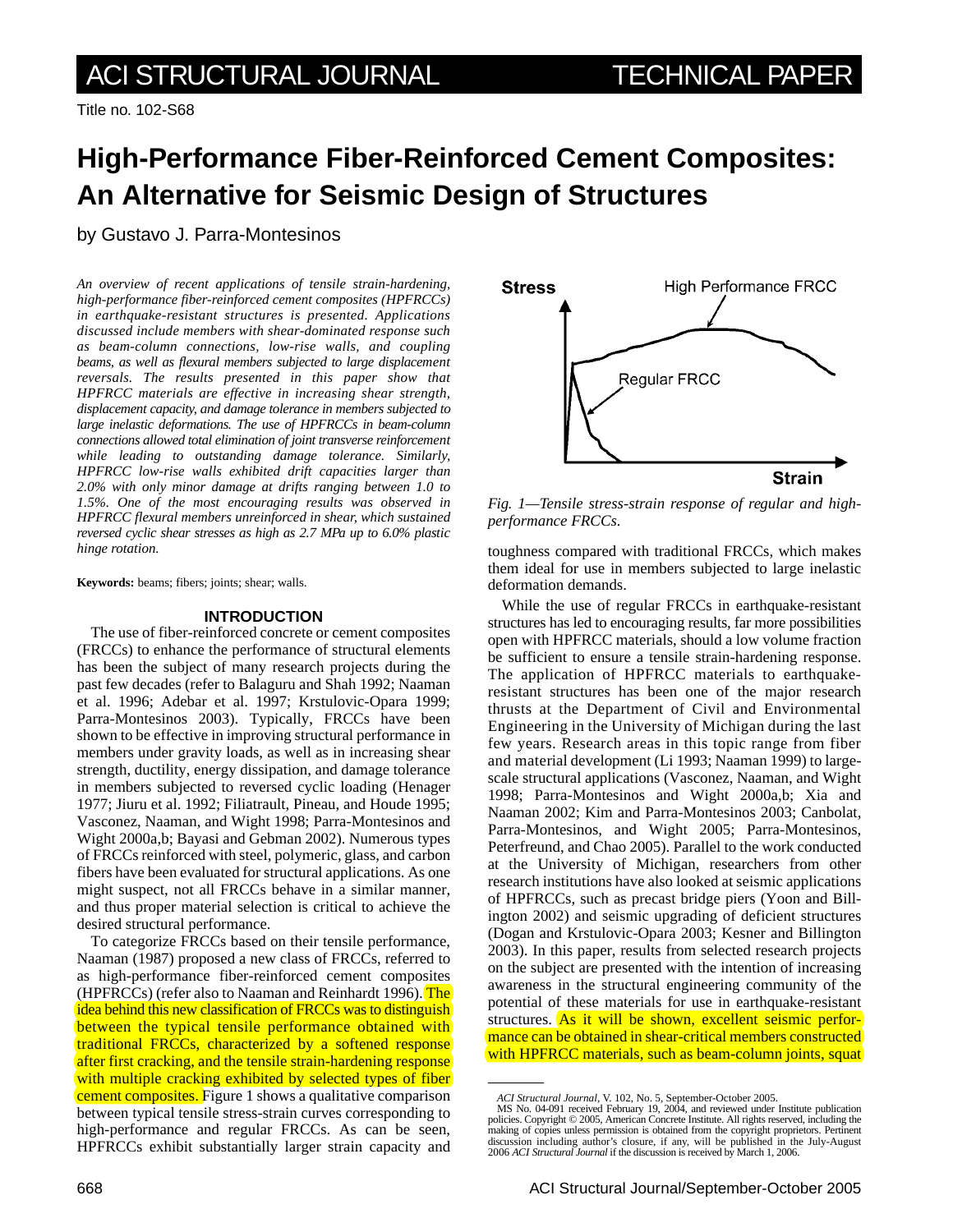*ACI member* **Gustavo J. Parra-Montesinos** *is an assistant professor of civil engineering at the University of Michigan, Ann Arbor, Mich. He is Secretary of ACI Committee 335, Composite and Hybrid Structures, and is a member of ACI Committees 318-F, New Materials, Products, and Ideas; 544, Fiber Reinforced Concrete; and Joint ACI-ASCE Committee 352, Joints and Connections in Monolithic Concrete Structures. His research interests include the seismic behavior and design of reinforced concrete, hybrid steel-concrete, and fiber-reinforced concrete structures.*

walls, and coupling beams, as well as in flexural members subjected to high shear stress reversals, even when little or no transverse steel reinforcement is used.

### **RESEARCH SIGNIFICANCE**

This paper discusses the potential of HPFRCCs for use in earthquake-resistant structures. Emphasis is placed on members with shear-dominated response or flexural members subjected to high shear, for which extensive transverse reinforcement detailing is required to ensure adequate seismic behavior. It is shown that substantial reductions or even elimination of transverse steel reinforcement can be achieved through the use of HPFRCCs, simplifying the construction of critical regions of earthquakeresistant structures. Further, research results indicate that the use of HPFRCC materials leads to an increase in displacement capacity and outstanding damage tolerance, which make these composites attractive for reducing the need for costly post-earthquake repairs.

# **HPFRCC MATERIALS FOR SEISMIC APPLICATIONS**

Several HPFRCC materials have been evaluated for use in earthquake-resistant structures during the past two decades. Until the 1990s, the achievement of high-performance properties or strain-hardening response in tension was possible only by using large amounts of fibers (typically in volume fractions  $V_f \ge 6\%$ ), as was the case of slurryinfiltrated fiber concrete (SIFCON) or slurry-infiltrated mat concrete (SIMCON) (Krstulovic-Opara and Malak 1997). The application of materials with large fiber volume fractions, however, was very limited due to the tremendous difficulty in material mixing and casting, and thus the structural engineering community has been basically restricted to using regular FRCCs with a tensile softening response, similar to that shown in Fig. 1. During the last few years, several researchers have devoted significant effort in developing new fiber cementitious composites that exhibit a tensile strain-hardening response after first cracking while requiring low fiber volume fractions, typically below 2.0% (Li 1993; Naaman 1999). Among these materials, those reinforced with either steel or ultra-high-molecular-weight polyethylene (PE) fibers have been more extensively evaluated for seismic applications. Typical matrix constituents consist of cement, fly ash, flint sand 30-70, water, and a high-range water-reducing admixture to enhance composite workability. In strain-hardening FRCCs with low volume fractions, coarse aggregate is generally eliminated because it adversely affects the tensile performance of the composite.

Two types of steel fibers have been successfully used in earthquake-resistant elements: hooked fibers (Fig. 2(a)) and twisted fibers (Fig. 2(b)) (Naaman 1999). Strain-hardening response in tension with hooked steel fibers has been obtained when added to a mortar matrix in a 2.0% volume fraction (Kim and Parra-Montesinos 2003; Chompreda and Parra-Montesinos 2005). In these particular cases, 30 mm



*Fig. 2—Typical fibers used for seismic applications (courtesy of Antonine E. Naaman).*



*Fig. 3—Tensile stress-strain response of steel and PE fiber HPFRCCs.*

long and 0.5 mm diameter fibers were used. With regard to twisted steel fibers, high-performance tensile response can be achieved with a 1.5 to 2.0% volume fraction. These fibers come in a variety of cross sections (that is, triangular, square) and have a length of 15 to 50 mm and an equivalent diameter of 0.2 to 0.7 mm. Figure 3 shows a typical tensile stressstrain response obtained from direct tensile tests of dog-bone specimens containing hooked and twisted steel fibers. As can be observed, even though both materials exhibit a tensile strain-hardening response, the composite with twisted steel fibers exhibits superior tensile performance with larger strength, strain, and toughness capacity compared with that with hooked steel fibers.

Polymeric fibers have also been extensively used in HPFRCC earthquake-resistant members. In particular, ultrahigh molecular-weight polyethylene (PE) fibers (Fig. 2(c)) in volume fractions ranging between 1.5 and 2.0% have been shown to lead to excellent tensile response with multiple cracking patterns (Kim and Parra-Montesinos 2003; Parra-Montesinos, Peterfreund, and Chao 2005; Chompreda and Parra-Montesinos 2005). These fibers have a tensile strength of 2590 MPa and an elastic modulus of 117 GPa, and are commonly used in lengths ranging between 15 and 38 mm with a diameter of 0.038 mm. A typical tensile stress-strain response obtained with an HPFRCC mortar containing PE fibers in a 1.5% volume fraction is shown in Fig. 3. Compared to steel fiber HPFRCCs, PE fiber HPFRCCs generally exhibit a larger strain capacity before damage localization (peak post-cracking strength). However, they also exhibit a softer postcracking ascending branch with a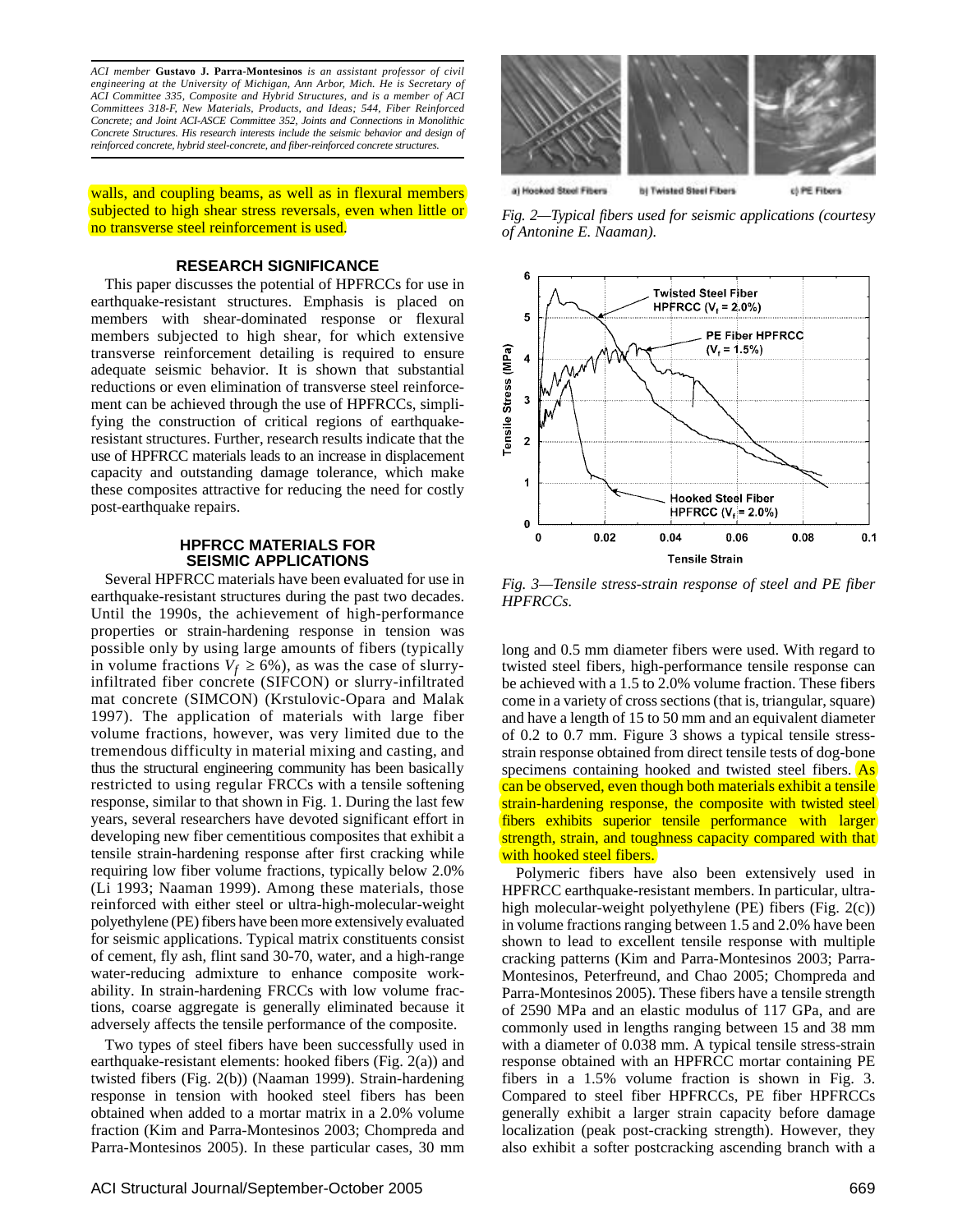

*Fig. 4—Compressive stress-strain response of steel and PE fiber HPFRCCs.*



*Fig. 5—Potential applications of HPFRCCs in earthquakeresistant structures (Parra-Montesinos 2003).*



*Fig. 6—Standard details in hybrid RCS connections.*

descending tail similar to that of HPFRCCs with twisted steel fibers.

With regard to the response of HPFRCCs in compression, they also exhibit superior behavior with large strain capacity compared to regular concrete. Figure 4 shows compressive stress-strain curves obtained from PE fiber and hooked and twisted steel fiber HPFRCC cylinders. Also shown in Fig. 4 are idealized stress-strain curves for regular concrete with the same compressive strength (Ahmad 1981). Clearly, the ascending branch of HPFRCCs is softer compared to that of typical concretes due to the lack of coarse aggregate. The post-peak response, however, resembles that of a wellconfined concrete and, as shown in Fig. 4, compression strain capacities larger than 1.0% in an unconfined state are possible with these materials. Thus, HPFRCC materials are not only attractive to increase shear strength and distortion capacity in structural members, but also to relax confinement reinforcement requirements in critical regions of earthquakeresistant structures while providing an adequate level of ductility (Campione, Mindess, and Zingone 1999; ParraMontesinos, Peterfreund, and Chao 2005; Chompreda and Parra-Montesinos 2005).

#### **TARGET APPLICATIONS FOR HPFRCC MATERIALS IN EARTHQUAKE-RESISTANT STRUCTURES**

Because of the increase in construction costs associated with the addition of fibers to the cementitious matrix, HPFRCCs are generally intended for use only in critical regions where inelastic deformation demands may be large and substantial reinforcement detailing is required to ensure satisfactory behavior during an earthquake. In particular, the excellent tensile behavior exhibited by HPFRCC materials makes them attractive for members with shear-dominated response, such as beam-column connections, squat walls, and coupling beams, as well as in regions of flexural members subjected to large inelastic deformations combined with high shear, such as column and structural wall bases, and selected beam plastic hinge regions in frame structures (Fig. 5).

In the following, results from recent studies on the application of HPFRCCs in members subjected to large displacement reversals are discussed to illustrate their potential for improving structural performance while allowing for significant reductions to, or even elimination of, transverse reinforcement requirements.

# **Members with shear-dominated response**

Because of the large tensile strength and strain capacity exhibited by HPFRCC materials, their use in members with a low aspect ratio offers an alternative to increase distortion capacity, shear strength, and damage tolerance. Several applications have been investigated at the University of Michigan—in particular, beam-column connections, lowrise walls, and coupling beams.

*Beam-column connections—*Beam-column connections of reinforced concrete frame structures are often subjected to large shear stress demands during earthquakes. To ensure adequate performance under load reversals, Joint ACI-ASCE Committee 352 recommendations (Joint ACI-ASCE Committee 352 2002) include special provisions for seismic detailing of beam-column connections. These provisions include substantial transverse reinforcement to provide confinement to the connection region, upper limits for joint shear stress, as well as minimum anchorage lengths for longitudinal beam and column bars. Traditionally, reinforced concrete beam-column connections have been designed following a strength-based approach. Recently, with the increasing attention paid to structural performance and damage estimation during earthquakes, several researchers have focused on studying not only the strength, but also the deformation capacity of reinforced concrete beam-column connections (Pantazopoulou and Bonacci 1992; Bonacci and Wight 1996; and Parra-Montesinos and Wight 2002). If damage is to be controlled in reinforced concrete connections, then joint shear distortions should be kept low, roughly below 0.5% for only minor to moderate damage, and below 1.0% to prevent severe damage. An alternate philosophy that could be followed in connection design consists of the use of highly damage-tolerant materials, such as HPFRCCs, to allow larger joint deformations yet with little damage, and thus relieving other structural members from large inelastic deformation demands during earthquakes.

The potential of HPFRCC materials for use in hybrid reinforced concrete column-steel beam (RCS) connections, and,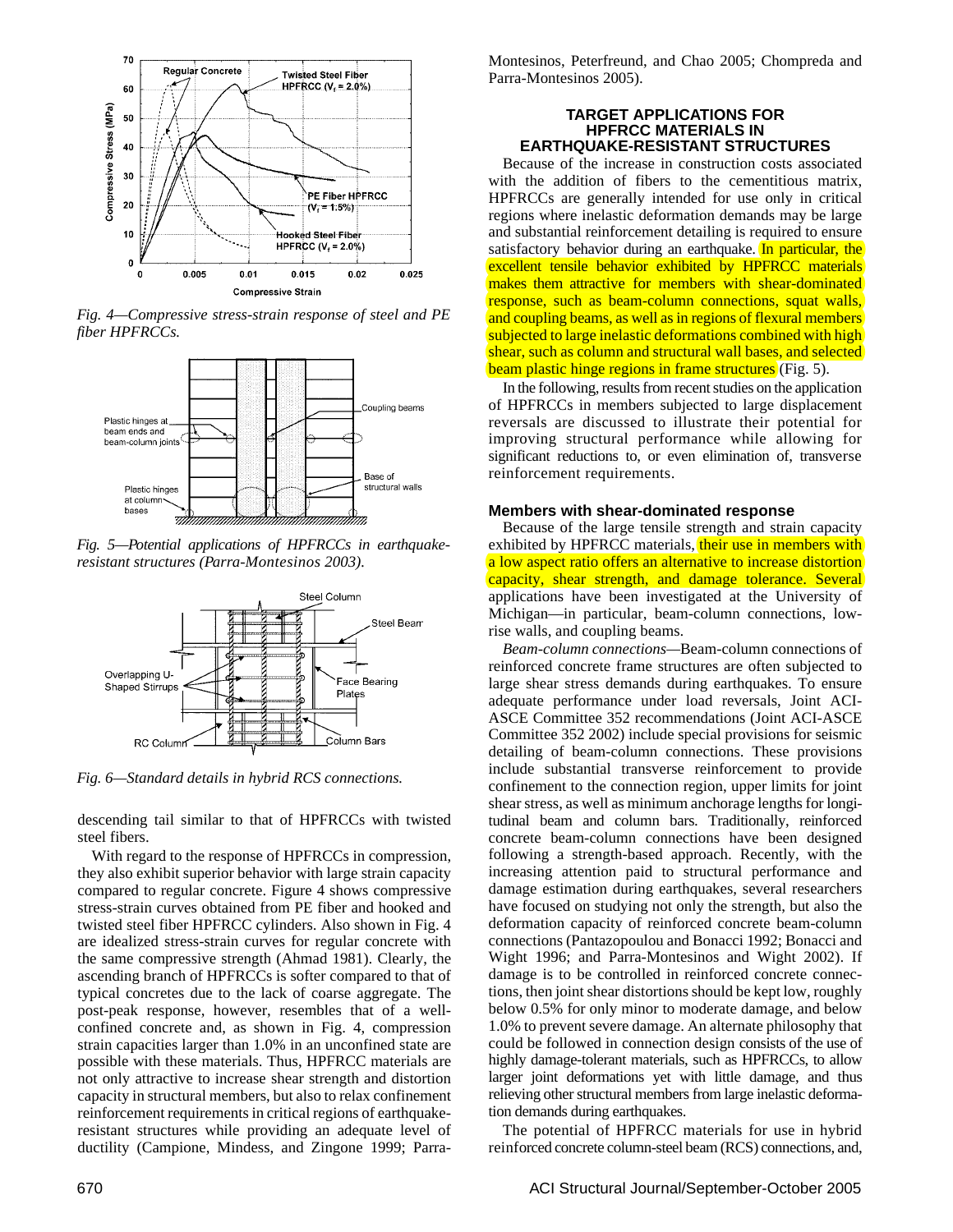more recently, in connections of reinforced concrete framed structures, was investigated by Parra-Montesinos and Wight (2000a,b), and Parra-Montesinos, Peterfreund, and Chao (2005), respectively. Figure 6 shows the details used in a standard RCS connection. In these RCS connections, the steel beam passes continuously through the reinforced concrete column. Connection confinement is commonly provided through overlapping U-shaped stirrups passing through holes drilled in the web of the steel beam. In addition, closely spaced stirrups are required just above and below the steel beam flanges to increase concrete bearing strength as well as to transfer shear to the regions of the connection outside the width of the beam flanges.

To eliminate the need for hoops over the beam depth, as well as to increase bearing damage tolerance, an HPFRCC material (referred to as engineered cementitious composite [ECC] [Li 1993]) was proposed for use in RCS connections by Parra-Montesinos and Wight (2000a,b). This ECC material contained PE fibers in a 1.5% volume fraction. One approximately 3/4-scale exterior beam-column subassembly was tested under large displacement reversals to evaluate the potential of HPFRCC materials as a replacement of joint transverse reinforcement. Figure 7(a) and (b) show the joint condition at the end of the test and the shear force versus shear deformation response of the ECC connection, respectively. As can be observed in Fig.  $7(a)$ , the specimen with ECC material exhibited a large number of hairline diagonal cracks with little damage at the end of the test  $(5.0\%$  drift). In terms of shear distortion response (Fig. 7(b)), it is clear that the ECC connection exhibited excellent performance during the test, even though no transverse steel reinforcement was used in the connection region. The fact that the ECC connection sustained a peak shear distortion of approximately 2.0% with only little damage gives an indication of its outstanding damage tolerance. In addition, this HPFRCC connection was 50% stronger than a companion standard RCS connection constructed with overlapping Ushaped stirrups and regular concrete.

Figure 8(a) and (b) show a close look at the cracking pattern exhibited by a regular concrete RCS connection similar to that shown in Fig. 6 and the ECC connection, respectively. As can be seen, the regular concrete connection sustained severe damage with diagonal crack widths exceeding 5 mm. The ECC connection, on the other hand, exhibited a substantially larger number of cracks of much smaller widths compared to the regular concrete joint. While the cracks in the ECC connection were difficult to notice even at a few centimeters from the column face, the cracks in the regular concrete connection could easily be identified several meters away from the specimen. It is worth mentioning that only limited damage due to bearing of the steel beam on the surrounding concrete was observed in the ECC connection, contrary to the wide vertical cracks that formed in the front and back column faces of the regular concrete connection.

Similar results were obtained from the tests of two reinforced concrete beam-column connections in which confinement reinforcement was fully eliminated by using an HPFRCC material containing PE fibers in a 1.5% volume fraction (Parra-Montesinos, Peterfreund, and Chao 2005). These connections were able to sustain shear stress demands comparable to the maximum limit allowed in Chapter 21 of the ACI 318-02 (ACI Committee 318 2002) with only minor damage.



*Fig. 7—Behavior of hybrid RCS connection constructed with ECC material (Parra-Montesinos and Wight 2000a).*



*Fig. 8—Comparison of crack density and width in regular concrete and ECC RCS connections.*

HPFRCC materials were also found to be effective in reducing slip of reinforcing bars passing through beamcolumn connections. In the tests of RCS and reinforced concrete beam-column connections, the bond between the steel reinforcing bars and the surrounding HPFRCC material remained almost intact even after bar yielding, preventing the occurrence of large concentrated rotations at the joint faces with the associated reduction in stiffness and energy dissipation capacity. For the case of reinforced concrete connections, a peak average bond stress of 10 MPa was calculated at bar tensile strains in excess of 1.0%.

*Low-rise walls—*HPFRCCs have been successfully used in lightly reinforced low-rise walls (Kim and Parra-Montesinos 2003) to increase their displacement capacity when subjected to large displacement reversals. Reinforced concrete squat walls exhibit limited drift capacities, typically below 1.0%. In addition, proper steel reinforcement detailing is required to avoid premature diagonal tension or compression failures, sliding shear failure, and crushing of the wall boundary regions. To evaluate the feasibility of increasing drift capacity in squat walls through the use of advanced cementitious materials, two low-rise walls with a shear spanto-depth ratio of 1.5 were recently tested by Kim and Parra-Montesinos (2003). One wall was constructed with an HPFRCC containing PE fibers in a 1.5% volume fraction, while the HPFRCC in the other specimen contained a 2.0% volume fraction of hooked steel fibers. Also, both wall specimens were designed to exhibit a diagonal tension failure with limited flexural yielding to better evaluate wall shear distortion capacity and contribution of fibers to shear strength. Vertical and horizontal reinforcement ratios of 0.21 and 0.13% were provided in each wall, which are lower than the minimum specified in the ACI Building Code (ACI Committee 318 2002). In addition, no confinement rein-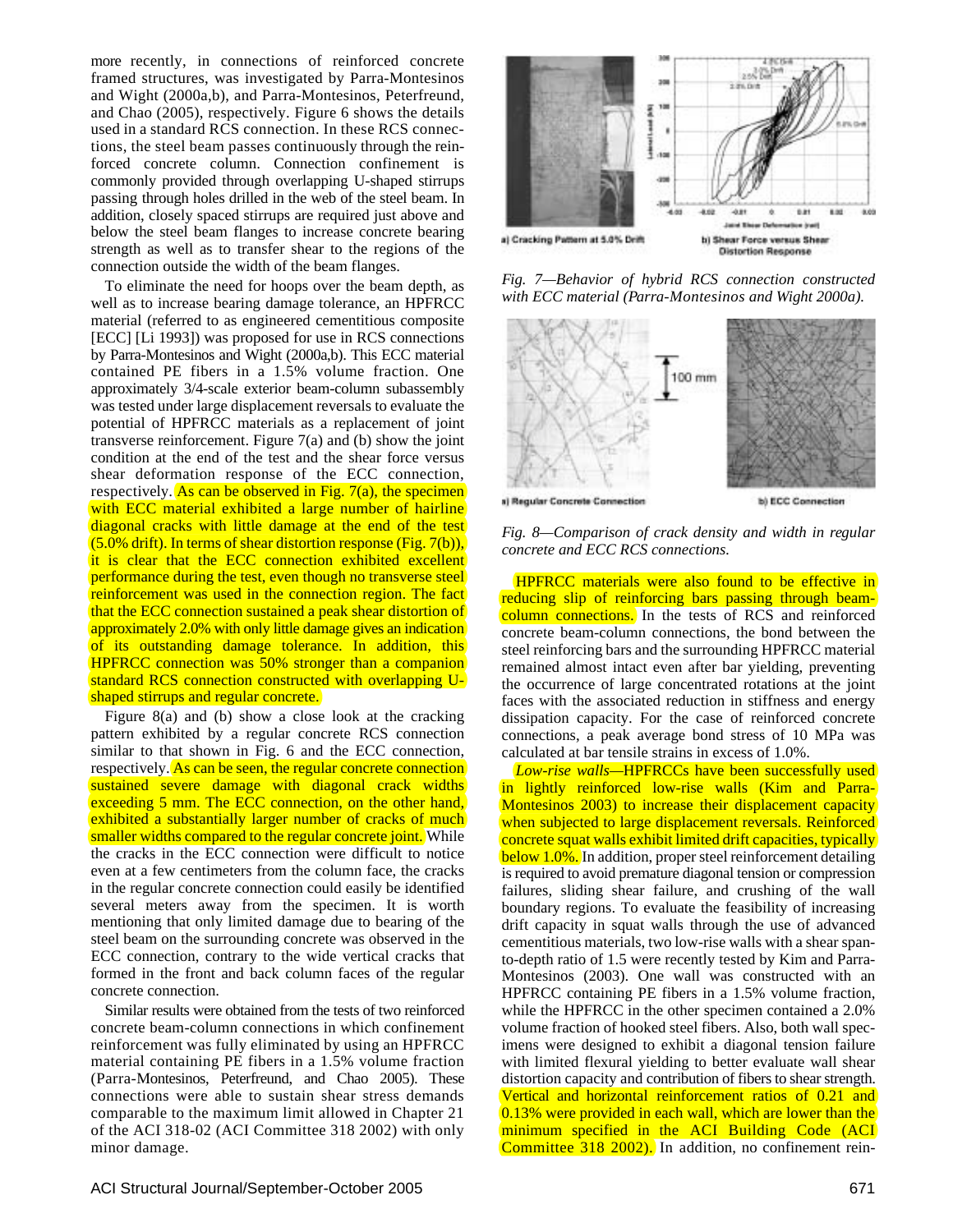

*Fig. 9—Seismic behavior of HPFRCC low-rise walls (Kim and Parra-Montesinos 2003).*



*Fig. 10—Reinforcement detailing in RC and HPFRCC coupling beams (Canbolat, Parra-Montesinos, and Wight 2005).*



*Fig. 11—Seismic behavior of HPFRCC coupling beams (Canbolat, Parra-Montesinos, and Wight 2005).*

forcement was used in the wall boundary zones to evaluate the compression strain capacity of unconfined HPFRCC materials and their ability to provide lateral support to the main longitudinal bars.

Figure 9(a) and (b) show the lateral load versus drift response and the cracking pattern at 2.0% drift for the wall with PE fibers, which were similar to those in the steel fiber HPFRCC wall. As can be seen, this wall exhibited a drift capacity of 2.5% with only moderate damage at 2.0% drift. Ultimately, the fibers pulled out, leading to a diagonal tension failure. Even though a 2.5% drift could be considered well above any reasonable drift demand for a low-rise wall, larger drift capacities could have been obtained if the specimens were designed to sustain more significant flexural inelastic deformations. **Besides** increasing wall displacement capacity, the fibers in the concrete matrix contributed significantly to wall shear strength (estimated at approximately 80%). With regard to the behavior of the wall boundary zones, no significant distress was observed throughout the tests, even though no confinement reinforcement was provided and compression strains as large as 1.0% were attained at the extreme wall fibers. It is worth mentioning that even though the hysteretic behavior of both wall specimens was nearly identical, the HPFRCC wall with PE fibers exhibited a larger number of cracks of smaller width and larger damage tolerance compared to the wall with hooked steel fibers.

*Coupling beams—*Beams coupling structural walls have long represented a challenge for structural engineers due to the high shear demands imposed during earthquakes. During the 1970s, extensive research work was performed, primarily at the University of Canterbury by Paulay and collaborators (Paulay 1971; Paulay and Binney 1974), to develop reinforcement details that would ensure satisfactory behavior at large distortion demands. From these investigations, a new reinforcement detail for coupling beams that consists of diagonal reinforcement cages resembling a truss was developed (Fig.  $10(a)$ ). However, the stringent transverse reinforcement requirements for these diagonal cages often lead to severe reinforcement congestion with the associated construction difficulties. In addition, the diagonal reinforcement cages must lie on different planes, requiring an increase in coupling beam width.

As an alternative to the traditional diagonally reinforced concrete coupling beams, the use of HPFRCCs was studied by Canbolat, Parra-Montesinos, and Wight (2005) to eliminate the need for transverse reinforcement around the main diagonal bars. Two HPFRCC materials were investigated: one with PE fibers in a 2.0% volume fraction, and the other with twisted steel fibers in a 1.5% volume fraction. Even though reinforcement requirements are simplified, the use of cast-in-place HPFRCC coupling beams would impose additional challenges from a construction viewpoint. Therefore, the use of precast HPFRCC beams, in combination with regular reinforced concrete structural walls, was proposed to facilitate construction and ensure adequate material quality control. Figure 10(b) shows the reinforcement details used in the HPFRCC coupling beam with twisted steel fibers. As can be observed, only one layer of diagonal reinforcement with no transverse reinforcement around it was used in the coupling beam. It should be mentioned that a reduction in diagonal reinforcement of HPFRCC coupling beams can be achieved without compromising shear strength due to the additional contribution of fibers to diagonal tension strength.

Figure 11(a) and (b) show the cracking pattern at 2.0% drift and the average shear stress versus drift response for the coupling beam with twisted steel fibers, respectively (Canbolat, Parra-Montesinos, and Wight 2005). As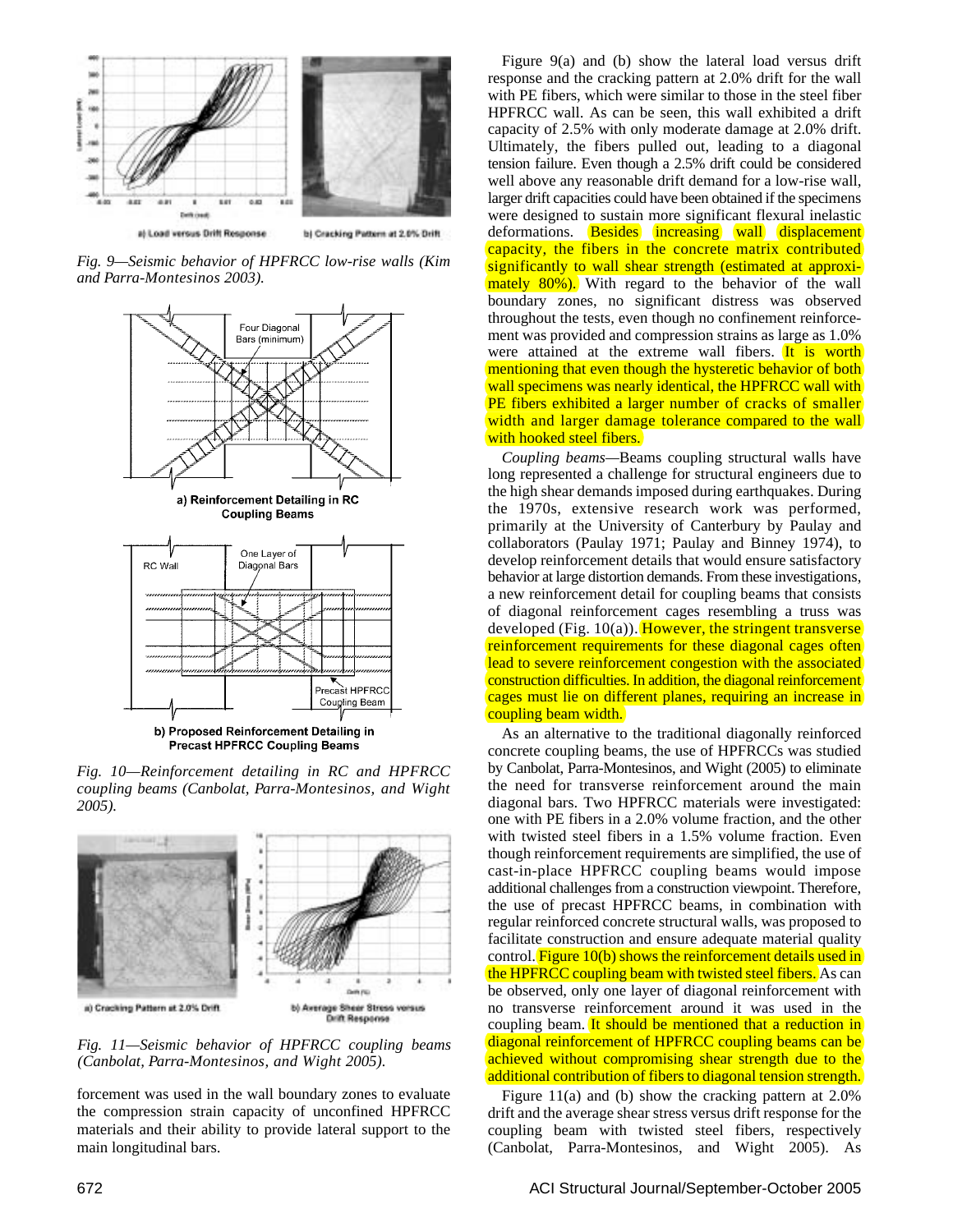expected, an extensive number of diagonal cracks of small widths formed in the specimen during the early loading cycles, as opposed to the formation of a few wide diagonal cracks, which is typical of reinforced concrete coupling beams. This HPFRCC specimen sustained a peak shear stress demand of approximately 8.6 MPa (1.1√*f* ′ *<sup>c</sup>* MPa) up to 3.0% and 4.0% drift for the positive and negative loading directions, respectively. At larger drifts, a strength decay process began as the steel fibers pulled out. This strength decay was gradual, however, because the loss of diagonal tension capacity of the fiber cementitious material was partially compensated by an increase in the contribution from the diagonal bars, which by those drift levels were behaving in the strain-hardening range. The steel fiber HPFRCC coupling beam was cycled up to 6.0% drift, and then loaded monotonically up to 8.0% drift, the displacement at which fracture of the diagonal bars occurred. With regard to shear distortion capacity, this coupling beam sustained a distortion of 3.0% during the reversed loading cycles, and slightly larger than 6.0% during the final pushover. It should be mentioned that the HPFRCC material was effective in preventing buckling of the diagonal bars, even after damage localization occurred.

### **Flexural members under large shear reversals**

In end regions of beams and columns of earthquakeresistant frame structures, a large number of closely spaced hoops are required to provide concrete confinement, shear resistance, and lateral support to longitudinal bars. Because of the degradation of shear-resisting mechanisms in flexural members under displacement reversals (Wight and Sozen 1975; Aschheim and Moehle 1992; Martín-Pérez and Pantazopoulou 1998), the ACI Building Code (ACI Committee 318 2002) requires the use of sufficient transverse steel reinforcement so that the shear strength developed through a truss mechanism is larger than the shear demand when plastic hinges form at beam ends. With regard to reinforced concrete columns, although some concrete contribution to shear strength may be assumed, stringent transverse reinforcement requirements are also specified in design codes. Thus, a research program was recently conducted at the University of Michigan (Chompreda and Parra-Montesinos 2005) to study the potential use of HPFRCCs to relax transverse reinforcement requirements in plastic hinge regions of flexural members.

From reversed cyclic load tests of five HPFRCC flexural members with no axial load conducted by Chompreda and Parra-Montesinos (2005), as well as from test results reported by other researchers (Mishra and Li 1995; Fischer and Li 2002), it has become clear that HPFRCCs represent a viable alternative to reduce or even eliminate transverse reinforcement in plastic hinge regions. Figure 12 shows the test setup and a plot of average shear stress versus plastic hinge rotation response for a flexural member with no transverse reinforcement tested by Chompreda and Parra-Montesinos (2005). This member was constructed with an HPFRCC material reinforced with a 2.0% volume fraction of PE fibers and contained only longitudinal bars representing a 1.1% reinforcement ratio. As can be observed, this HPFRCC flexural member exhibited an excellent response with a peak shear stress of 2.7 MPa  $(0.40\sqrt{f'_c}$ , MPa) at plastic hinge rotations of up to 6.0%. With regard to damage tolerance, Fig. 13 shows the condition of the plastic hinge region in the HPFRCC member and in a reinforced concrete member designed according to Chapter 21 of



*Fig. 12—Behavior of HPFRCC flexural member with no transverse steel reinforcement (Chompreda and Parra-Montesinos 2005).*



*Fig. 13—Damage in HPFRCC and RC flexural members at 4.0% drift.*

the ACI 318-02 (ACI Committee 318 2002) at 4.0% drift. As can be seen, even though a shear stress demand of 2.7 MPa was imposed to the HPFRCC specimen, only hairline diagonal cracks had formed in the plastic hinge region. On the other hand, the reinforced concrete specimen had sustained significant damage with wide flexural and diagonal cracks. It is worth mentioning that the HPFRCC material was effective in providing lateral support to the longitudinal beam bars up to a plastic hinge rotation of 4.0%. At large rotations, bar buckling initiated, which ultimately led to reinforcement fracture due to low-cycle fatigue. Therefore, depending on the expected rotation demands, the use of transverse reinforcement could be either discarded or provided in reduced amounts compared to that required by current building codes.

# **Seismic rehabilitation**

Several investigations have been conducted to evaluate the feasibility of seismically upgrading structures through the use of FRCCs (Brunnhoeffer et al. 2000; Krstulovic-Opara et al. 2000; Griezic, Cook, and Mitchell 2001; Dogan and Krstulovic-Opara 2003). However, only a few studies have focused on the application of HPFRCC materials with low fiber volume fractions. Xia and Naaman (2002) evaluated the use of precast HPFRCC infill damper elements for seismic upgrading of steel structures. In that investigation, the middle region of the damper elements was designed with a reduced section, where most of the inelastic deformations were intended to occur. Figure 14 shows a picture of a specimen tested in that investigation. Research has also been conducted at Stanford University (Kesner and Billington 2004) on the use of HPFRCCs for seismic upgrading of deficient framed structures. In particular, the use of lightly reinforced precast HPFRCC infill panels to increase strength, stiffness, and energy dissipation capacity of existing steel framed structures was experimentally and analytically evaluated. Figure 15(a) shows a sketch of the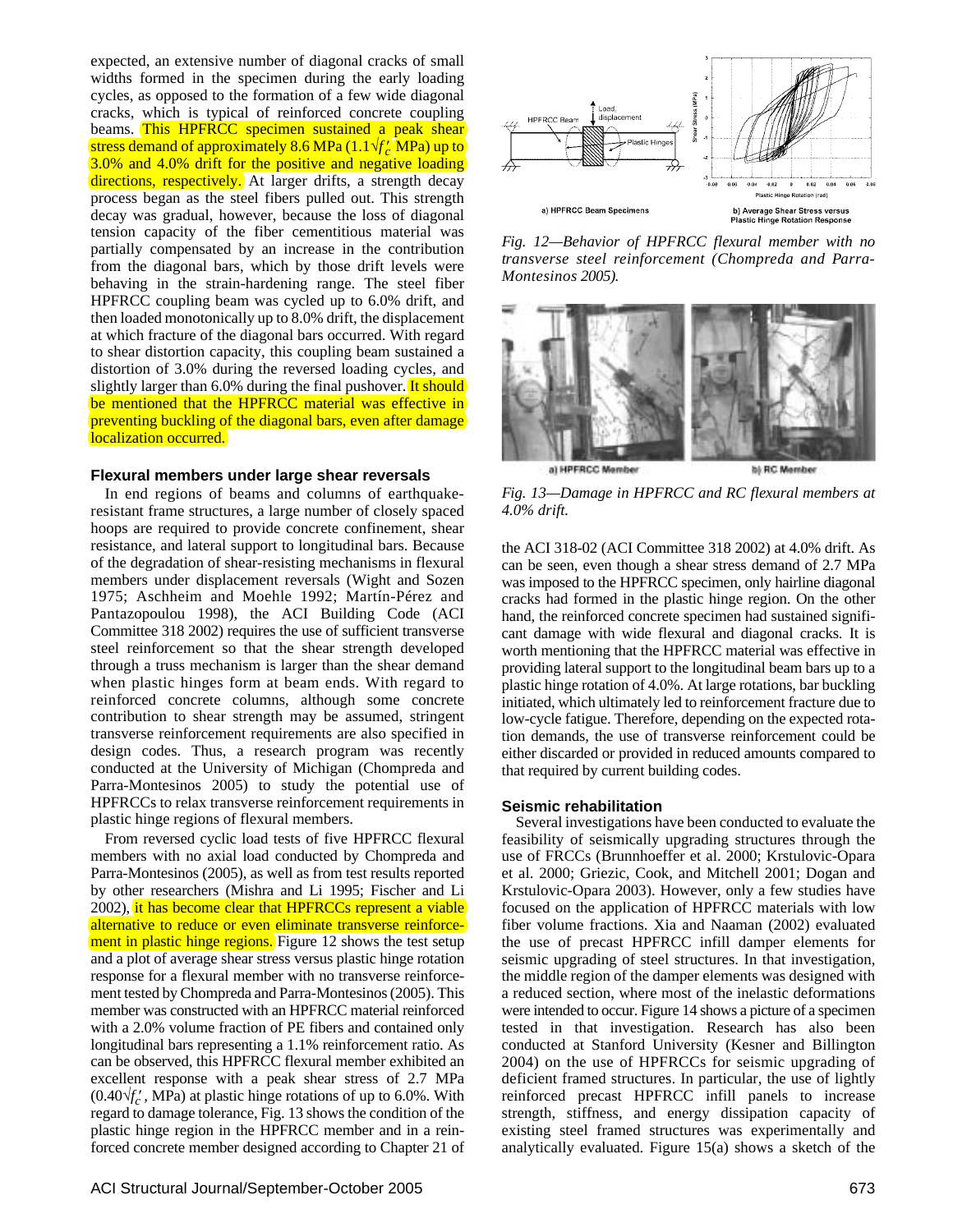

*Fig. 14—HPFRCC damper element for seismic upgrading of steel structures (courtesy of Antoine E. Naaman).*



*Fig. 15—HPFRCC precast panels for seismic upgrading of steel framed structures (Kesner and Billington 2004).*

retrofit technique proposed by Kesner and Billington, which consists of the addition of light infill panels bolted to the beams of steel frames. The hysteretic behavior obtained from the test of an isolated HPFRCC infill panel is shown in Fig. 15(b). As can be seen, a stable response can be obtained in the precast panels with little reinforcement detailing up to a drift of approximately 1.5%, which, given the additional strength and stiffness added to the structure, should be sufficient to ensure adequate seismic behavior of the retrofitted framed structure.

#### **CURRENT NEEDS**

Although extensive work has been conducted on the use of advanced fiber cementitious materials in earthquake-resistant structures, there are still significant research needs from both material and structural viewpoints. In terms of material research, there is need to improve the workability of HPFRCCs with various fiber types such that they can be mixed and cast in large-scale operations using currently available construction techniques. Material research is also needed on the development of low-cost fibers and geometry optimization for high-performance response, as well as material constitutive models for a wide range of HPFRCCs under various loading conditions. It should be mentioned that some of this work is currently underway (for example, Han, Feenstra, and Billington 2003), and thus it is not unrealistic to expect these advanced materials to be widely available in the near future.

To be in tune with performance-based seismic design procedures, behavioral and design models not only for strength prediction but also for deformation and damage estimations are required for various structural applications of HPFRCCs. To achieve this goal, damage progress models, correlated with various performance states, need to be developed for flexural and shear-critical members. In addition, design guidelines are needed such that appropriate relaxations in conventional transverse reinforcement requirements can be applied based on expected demands without compromising structural safety. Parallel to these developments, extensive experimental research on behavior of HPFRCC members under displacement reversals is essential for calibration of performancebased design models.

## **SUMMARY AND CONCLUSIONS**

A brief overview of recent and potential applications of HPFRCCs in earthquake-resistant structures is given in this paper. Because of their tensile strain-hardening response, HPFRCC materials are ideal for use in members with sheardominated behavior or in flexural members under high shear stresses, for which substantial reinforcement detailing is required to ensure adequate seismic behavior. In addition, the large compression strain capacity of HPFRCCs makes these materials attractive for reducing the amount of confinement reinforcement required to increase concrete ductility. Through results from several experimental investigations, it has been shown that HPFRCC materials represent a viable alternative to enhance structural performance in members subjected to large displacement reversals. In particular, HPFRCC materials were shown to increase shear strength, displacement capacity, and damage tolerance of flexural and shear-critical members, even when little or no transverse reinforcement was used.

HPFRCC members with shear-dominated response possess excellent shear distortion and damage tolerance capacity, as evidenced by test results of beam-column connections, low-rise walls, and coupling beams. HPFRCC materials have also shown tremendous potential for use in plastic hinge regions of flexural members. Beam plastic hinge regions with no transverse reinforcement under reversed cyclic shear stresses as high as  $0.4\sqrt{f'_c}$  (MPa) have exhibited rotation capacities of up to 6.0% with no significant shear strength decay. In addition, compression strain capacities in excess of 1.0% have been measured in unconfined HPFRCC members. All of this indicates that substantial reductions or even elimination of transverse reinforcement requirements are possible through the use of HPFRCC materials.

In summary, it has been shown that HPFRCC materials represent a feasible alternative for use in earthquake-resistant structures when limited displacement capacity and damage tolerance, and/or significant reinforcement congestion are the result of current practice. The development of design guidelines, however, is necessary for the safe an optimum use of these materials in large-scale structural applications.

#### **ACKNOWLEDGMENTS**

The author would like to acknowledge the support of the National Science Foundation and the University of Michigan, which have provided funding for several of the research programs referred to in this paper. Ongoing work at the University of Michigan is funded by the National Science Foundation under Grant No. CMS 0324519, CMS 0001617, CMS 0421180, and CMS 0408623. The opinions expressed in this paper are those of the author and do not necessarily reflect the views of the sponsor. The suggestions of Antoine E. Naaman and James K. Wight are greatly appreciated. The author would also like to thank Kulsiri Chandrangsu, B. Afsin Canbolat, Kwang Yeon Kim, Sean Peterfreund, Shih-Ho Chao, and Praveen Chompreda for providing some of the material data presented in this paper and contributing as researchers to several of the projects discussed in this paper.

#### **REFERENCES**

ACI Committee 318, 2002, "Building Code Requirements for Structural Concrete (ACI 318-02) and Commentary (318R-02)," American Concrete Institute, Farmington Hills, Mich., 443 pp.

Adebar, P.; Mindess, S.; St.-Pierre, D.; and Olund, B., 1997, "Shear Tests